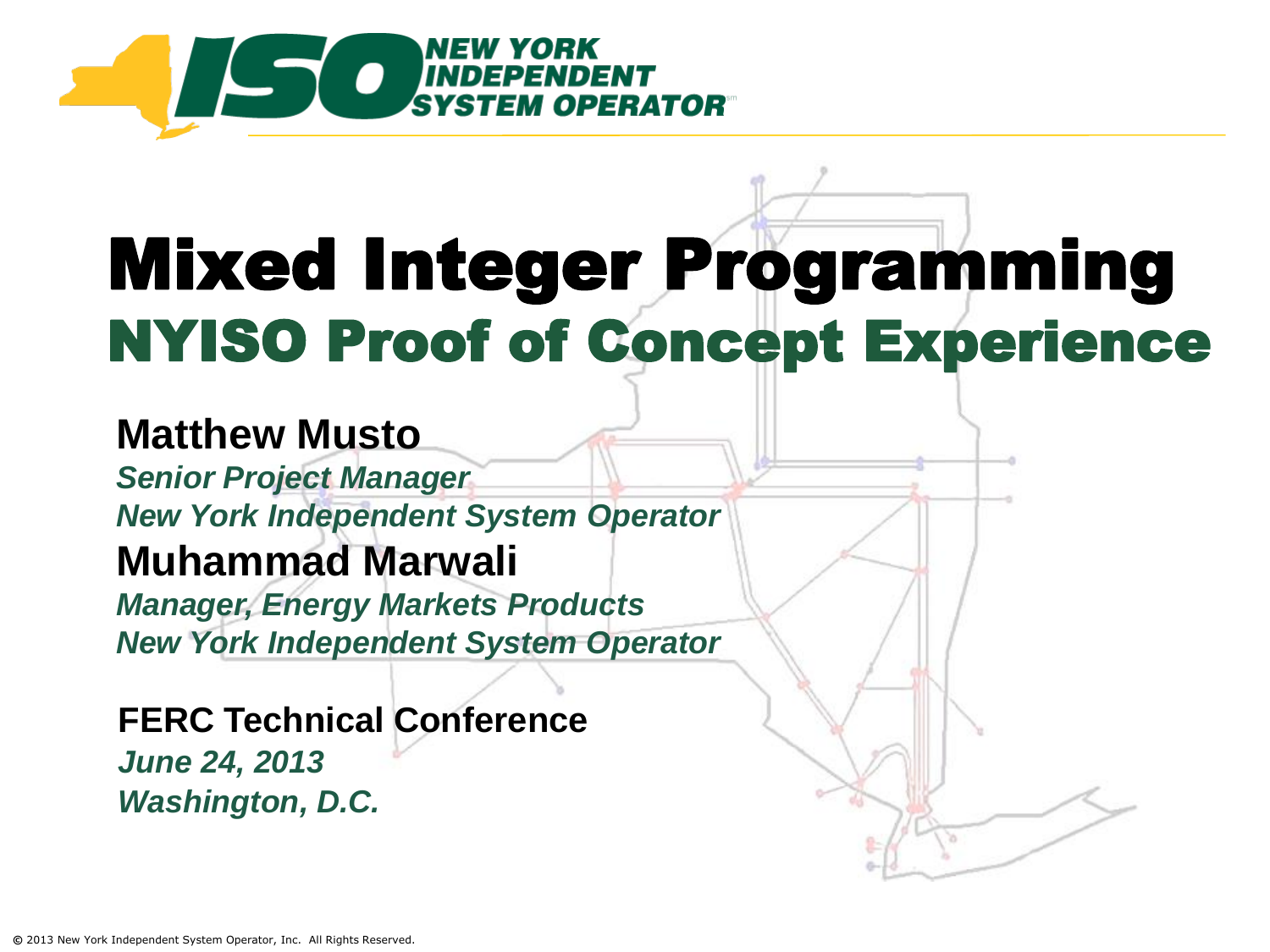

### **Overview**

### **Background and Project Genesis**

- **Multi-Phased Proof of Concept (POC)**
- **Iterative Development**
- **Enabling Prudent Risk Taking**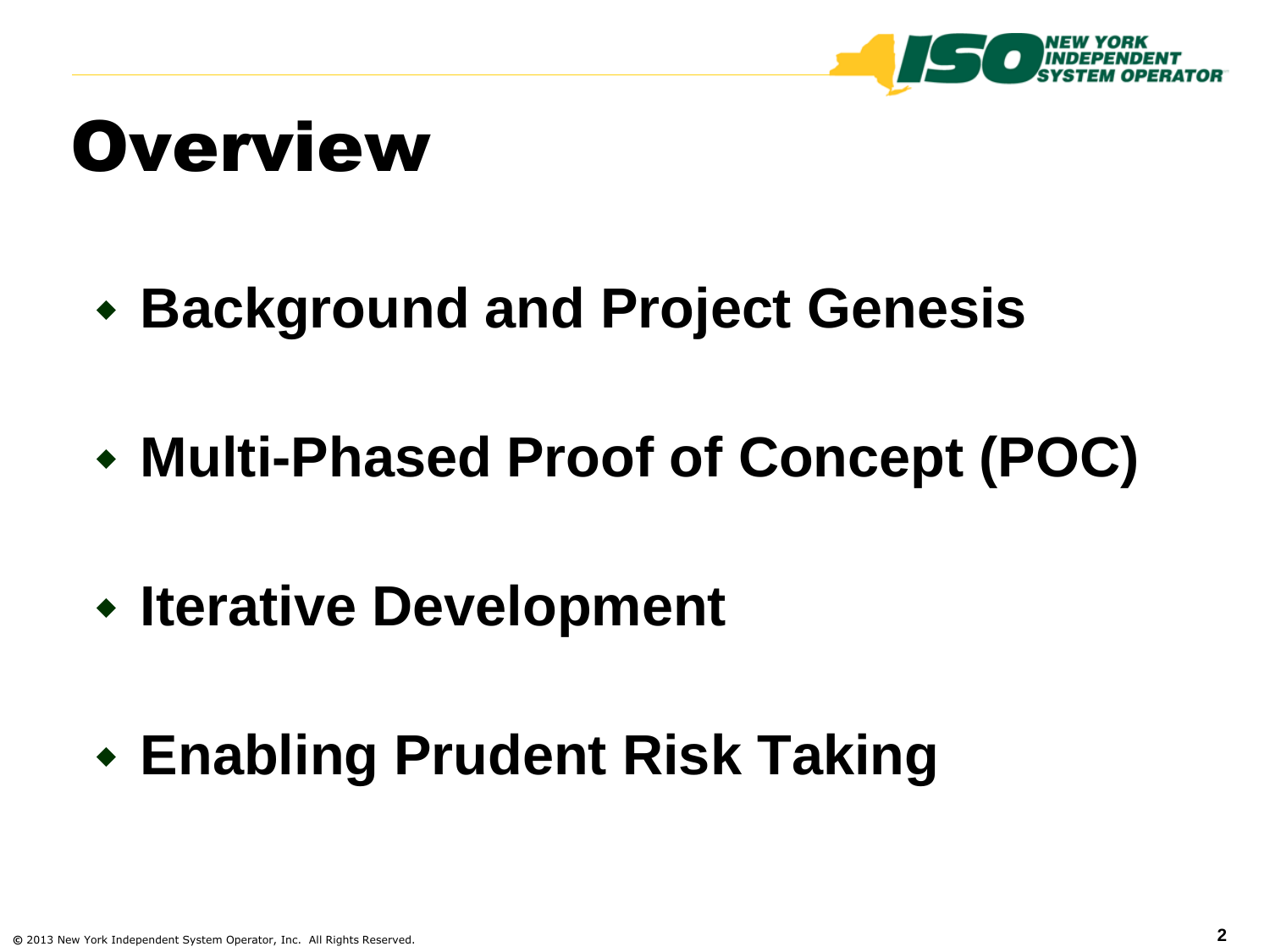

### Background

- **In 2009, NYISO began looking at alternatives to Lagrangian Relaxation based Unit Commitment (UC)**
- **MIP quickly became a top contender, as it was already a** *de facto* **standard among ISO/RTOs**
- **NYISO uses the same commitment algorithm for both Day Ahead (SCUC) and Real-time (RTC)**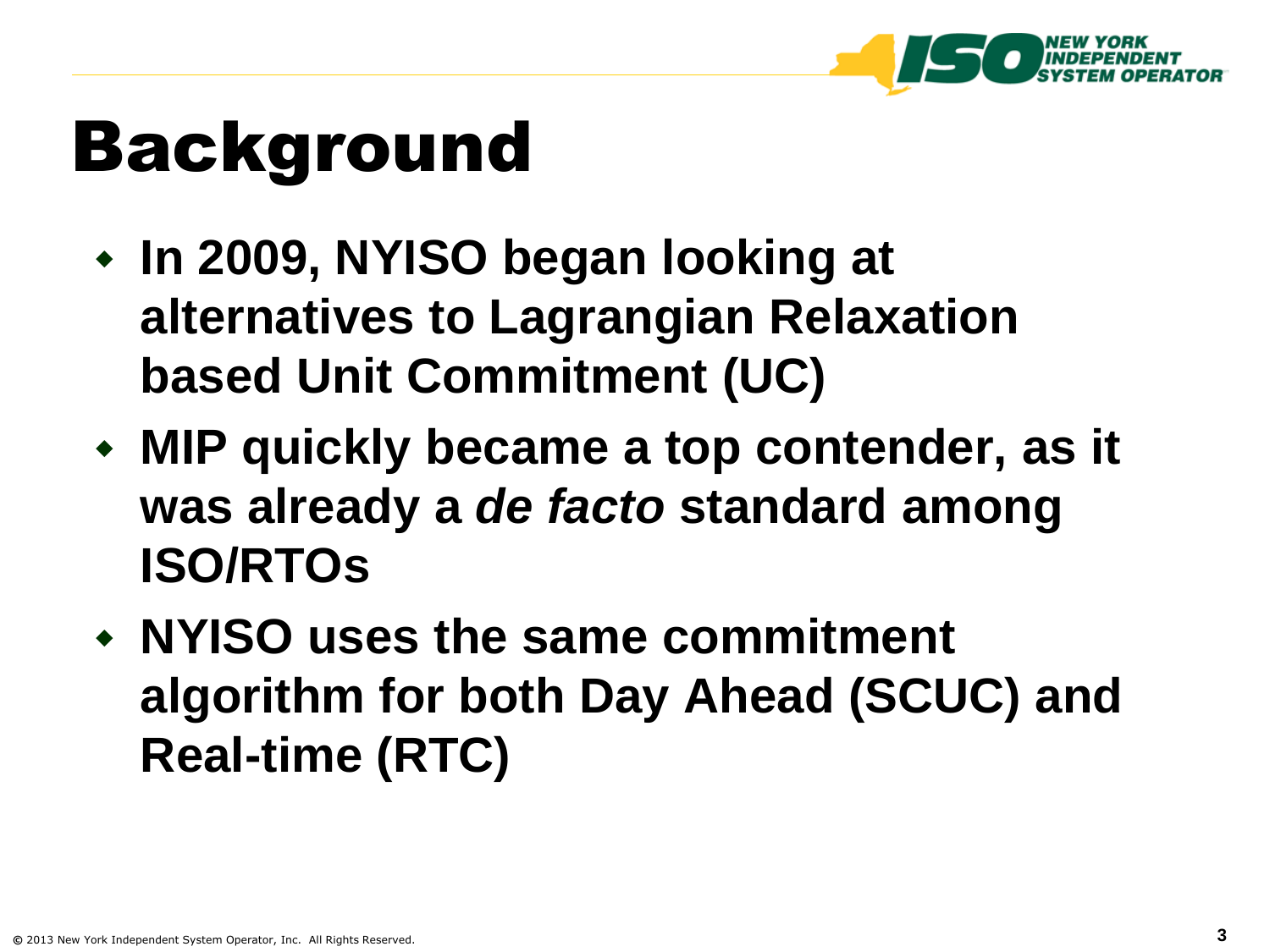

## First Proof of Concept - 2010

- **Developed NYISO UC algorithm in AMPL for our first POC**
- **Initial results showed similar results to LR with several key issues identified**
	- *Performance was comparable to LR with considerable variability<sup>1</sup>*
	- *MIP Gap tolerances large enough to allow timely execution could result in undesirable market outcomes<sup>2</sup>*
	- *SCUC (Day Ahead) and RTC/RTD (Real Time) markets would likely not be able to run in the required timeframes and solution tolerances*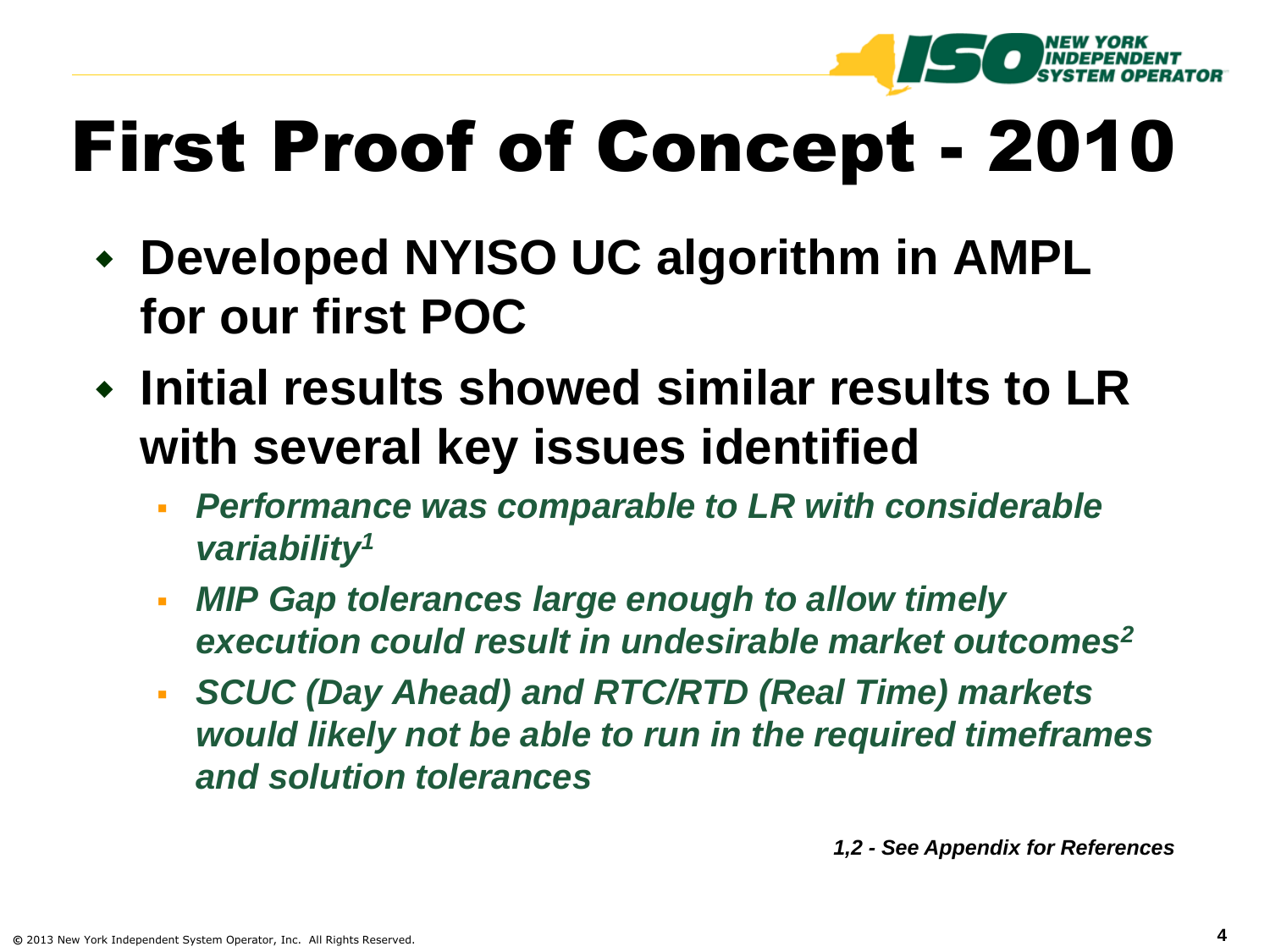

## Second Proof of Concept - Coprocessor

- **Addressing performance was the primary concern stemming from the first POC**
	- *Unable to migrate an integrated Energy Management System/Market Management System (MMS) to a new hardware platform*
	- *MMS system ran on hardware which did not offer cutting edge CPU and memory performance<sup>3</sup>*
	- *Employed a high performance Linux cluster into our MMS to offload computationally intensive tasks (E.g. Unit Commitment)*
	- *Offloading calculations to x86 Linux servers resulted in >3x performance improvements<sup>1</sup>*

*3,1 - See Appendix for References*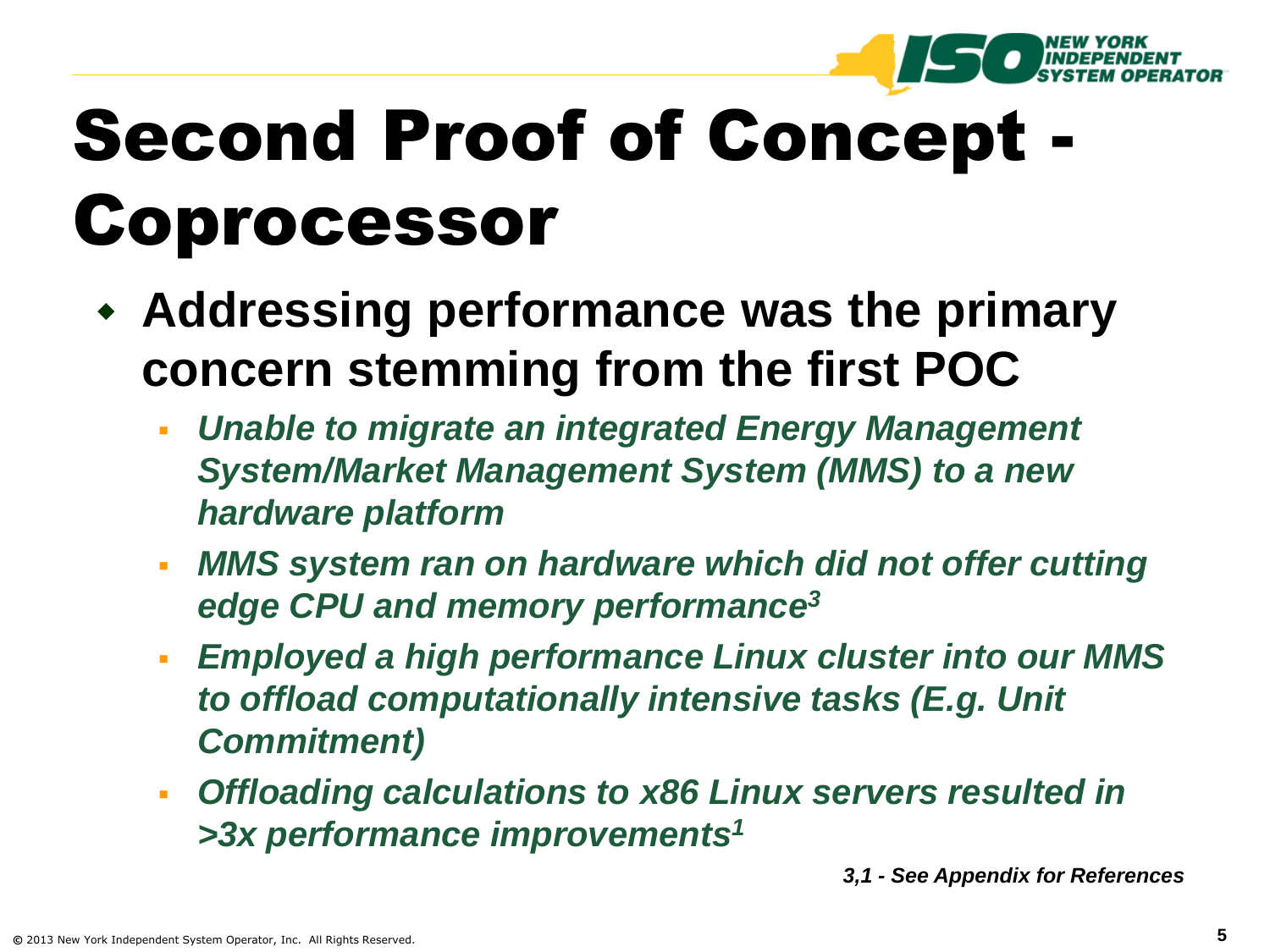

## Confident Enough to Commit

- **The first POC indentified both solution quality and performance issues**
- **The second POC quelled fears of performance being insurmountable**
- **Two years of additional constraint modeling experience supplied confidence we could improve solution quality**
- **Late 2012 NYISO formally proposed a project to our market participants for a 2014 implementation**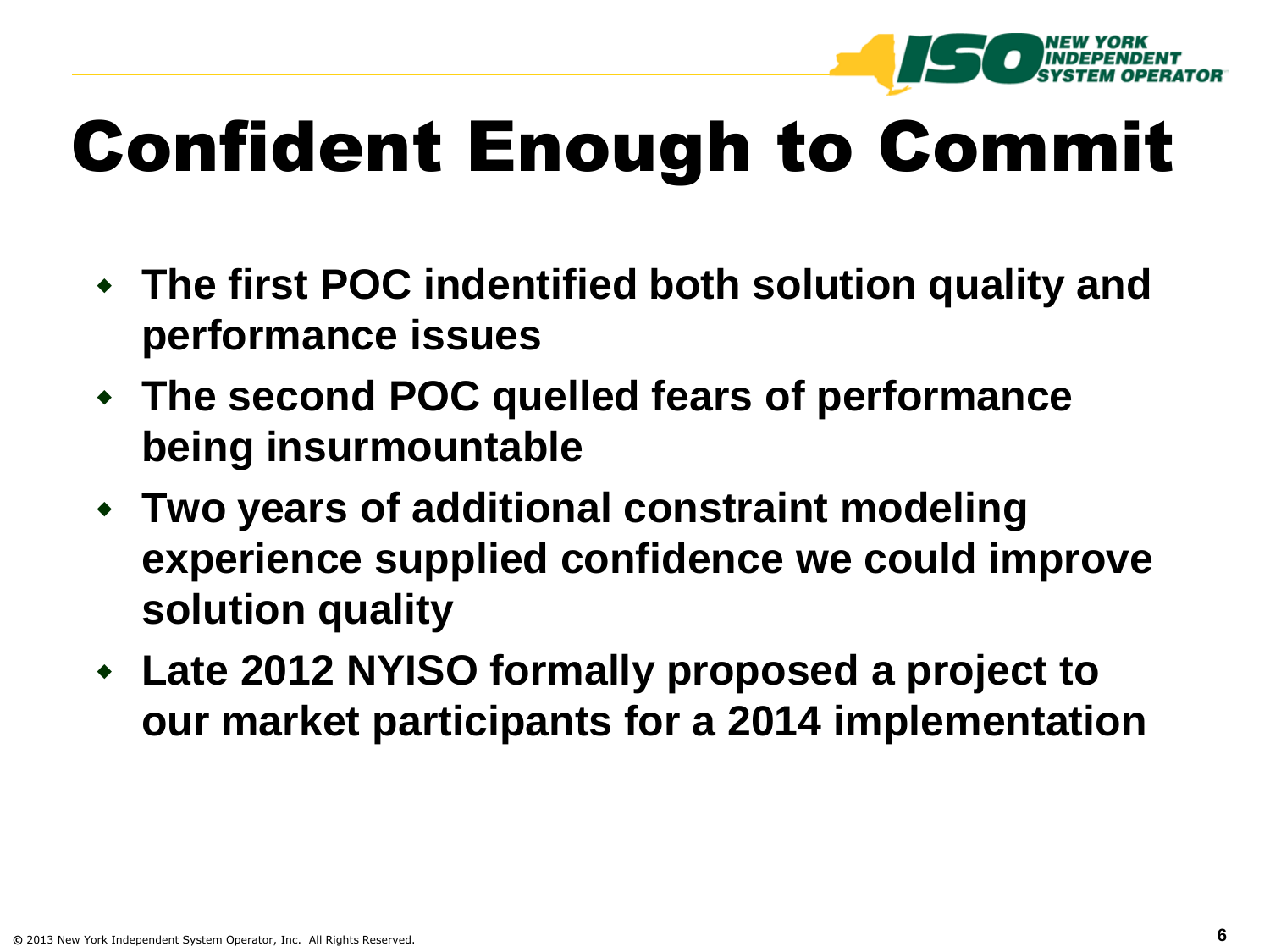

## Iterative Development

- **Desire to confirm early resolution of known issues**
	- *Performance*
	- *Solution quality and consistency*
- **MIP/LP solver**
	- *Native co-processor solution (low cost, high reliability)*
	- *Comparable performance to other solvers on NYISO model*
	- *Consistently more optimal solutions*
- **Modeling enhancements**
	- *Constraint modeling improvements with performance as the primary goal*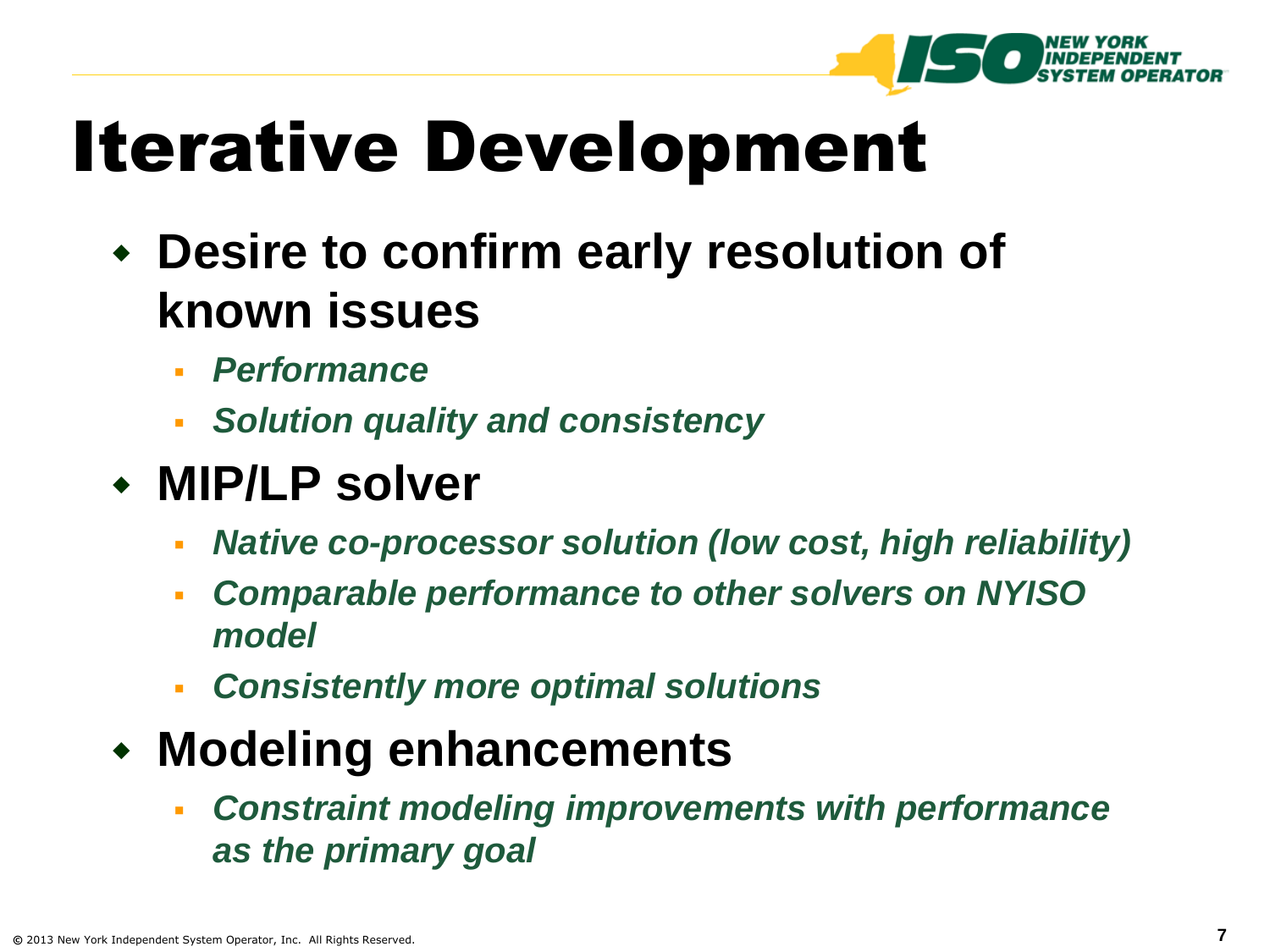

### First Code Drop Results

#### **Performance**

- *Confirmed MIP performance is greatly improved with the co-processor<sup>4</sup>*
- *AMPL time is proving difficult to reduce but options exist*

#### **Optimization Quality**

- *On average, MIP produces more optimal market solutions*
	- **>\$3M a year improvement in total production cost**
	- **>5MW less system losses through optimal commitment of resources**
	- **Increased transparency to market operations**
- *Corner case scenarios still present but much better understood and solvable with specific model constraints*

#### **Ongoing Efforts**

 *Providing necessary feedback to development so that subsequent builds and testing will be productive*

*4 -See Appendix for Reference*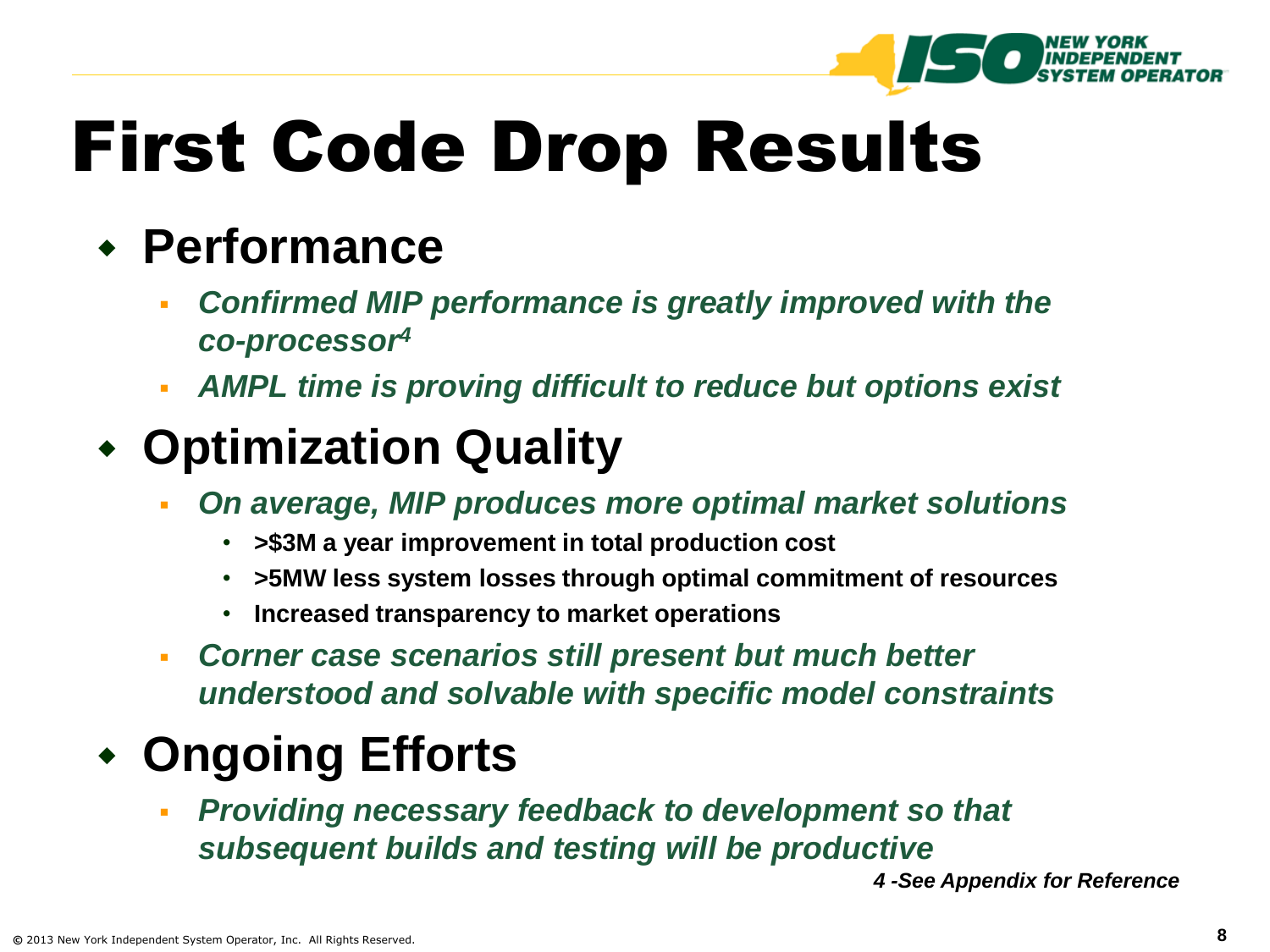

## Ability for Stretch Goals

- **Each POC iteration allowed us to isolate and take risks which we could not have been done under normal circumstances**
	- *Co-processor architecture was new to NYISO*
	- *Linux was previously not used internally*
	- *Multiple MIP vendor evaluations took considerable time*
- **Taking our time allowed technology to mature and in some cases even exist**
	- *Gurobi now offers a compute server product out of the box which saved significant custom work*
- **Ultimately, the process is providing a better solution for the NY marketplace** 
	- *Lower cost to develop and maintain*
	- *Version '2.0' features and quality in the initial release*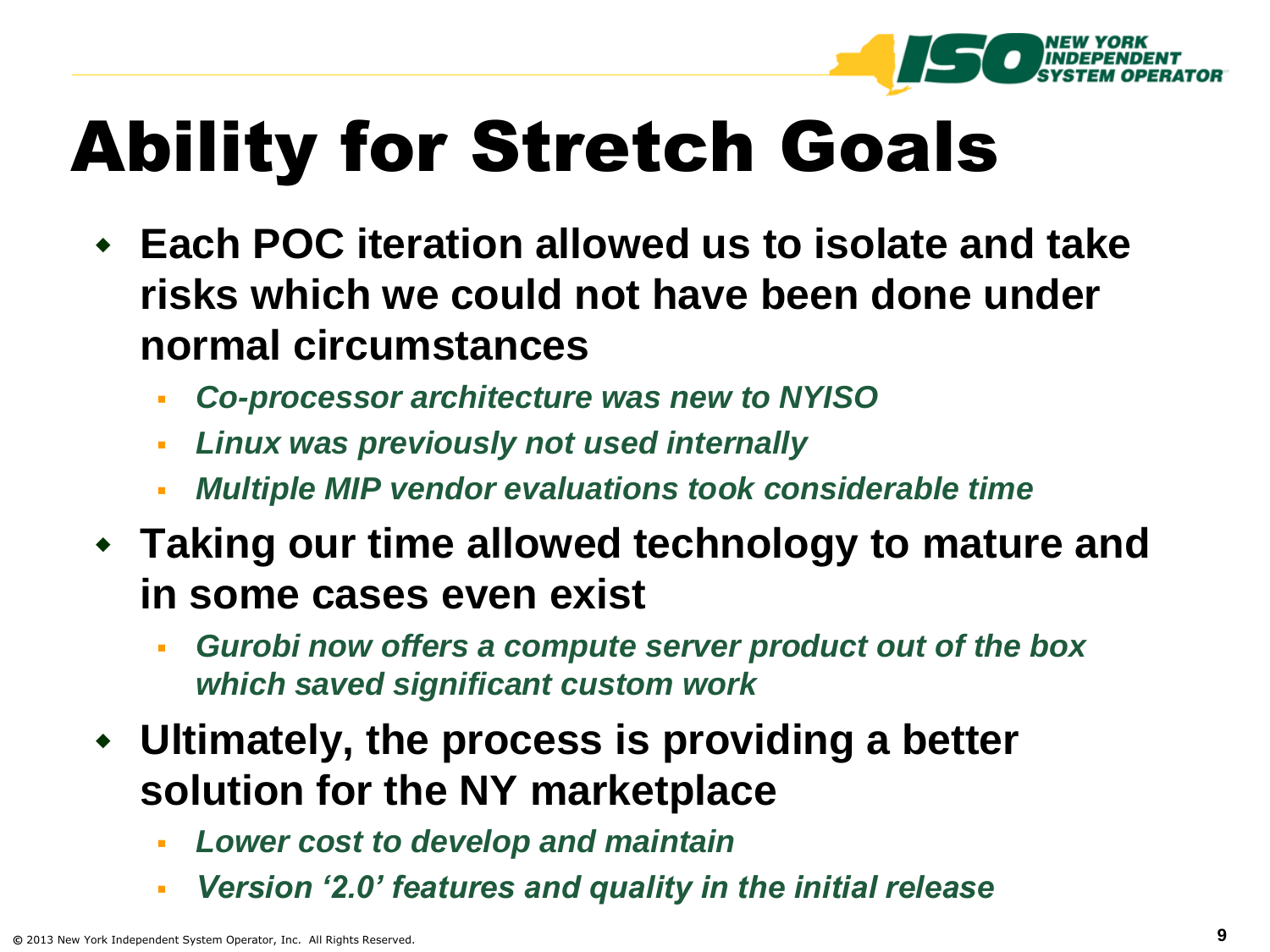

## MIP - Opening New Doors

- **Allows faster prototyping of complex modeling and solution methodologies** 
	- *Combine Cycling Modeling*
	- *Dynamic Reserve Modeling*
	- *Storage Optimization*
	- *Disaggregated Virtual Trading*
	- *UC with Transmission Demand*

### **Plan to go live 2014**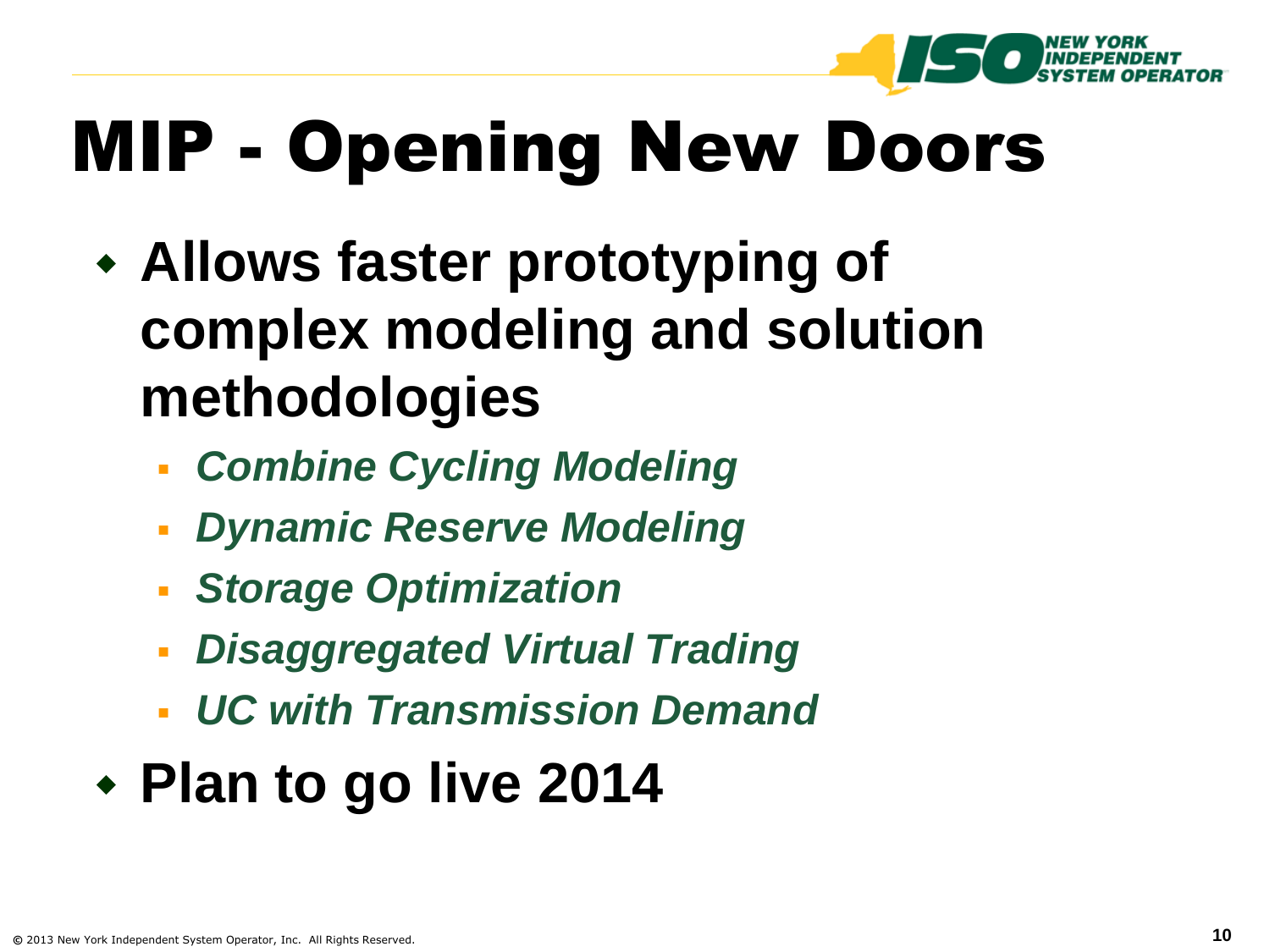

# Appendix *References 1-4*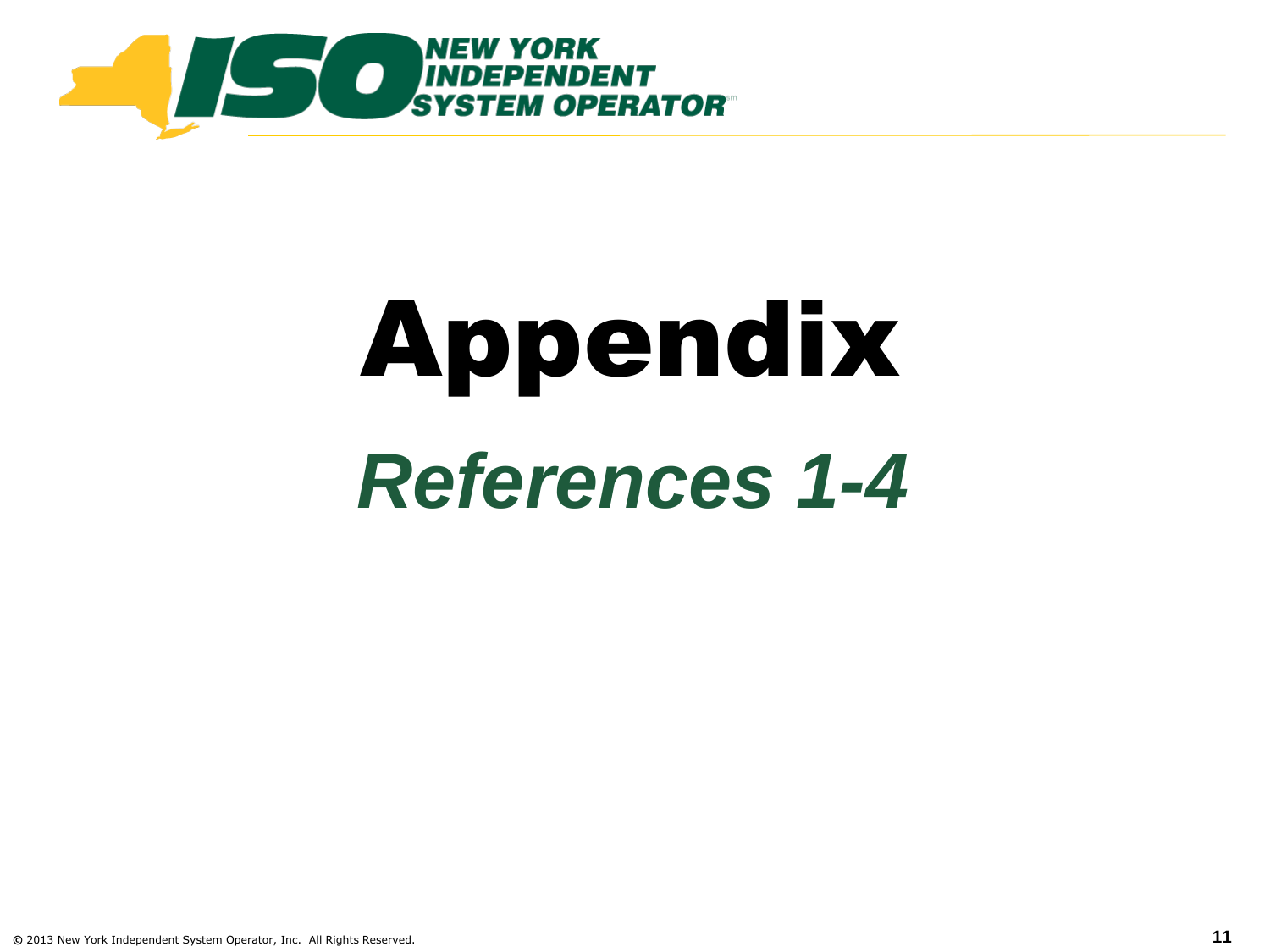

#### **MIN/MAX and MEAN Solution Times**

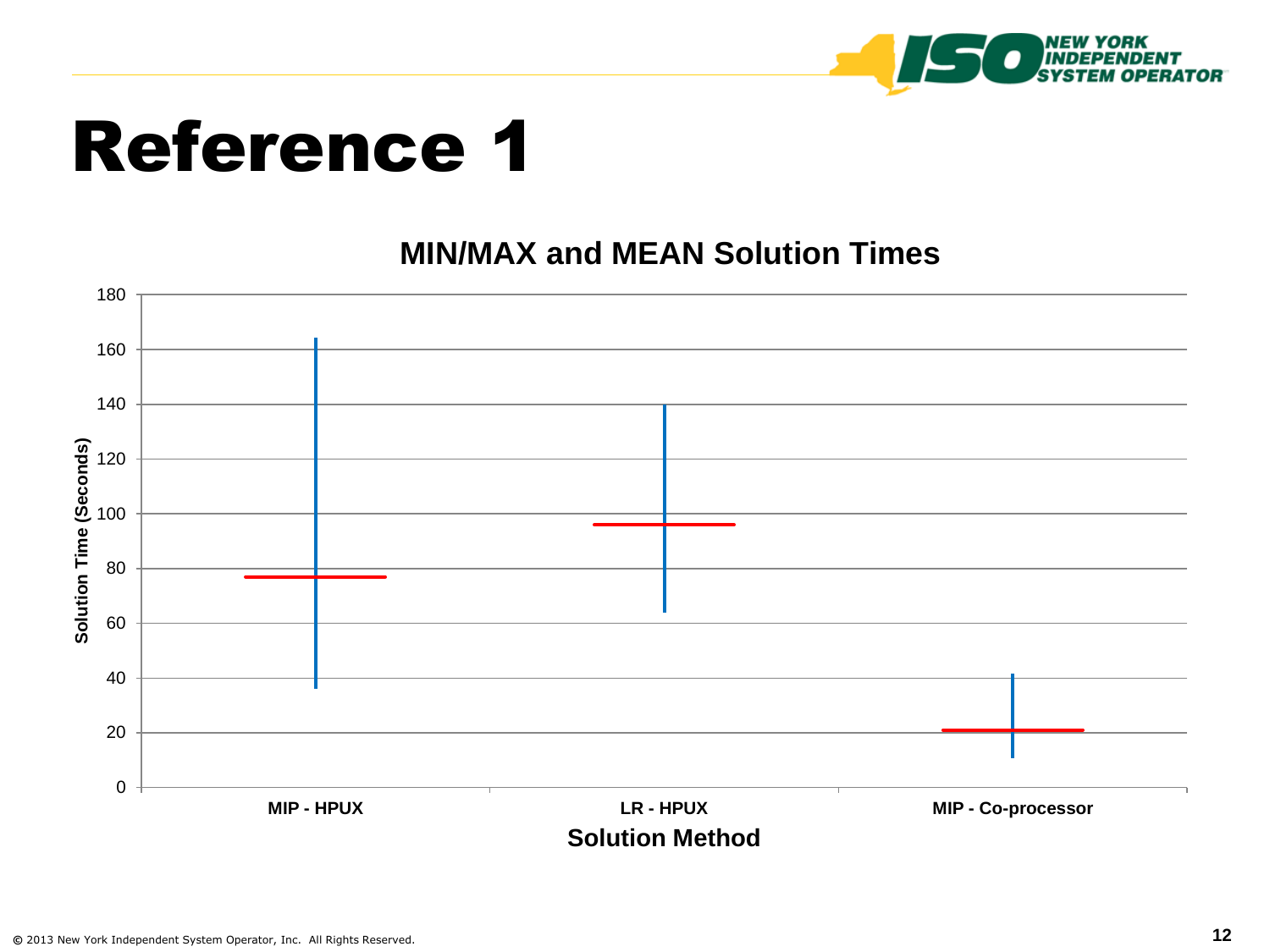

#### **MIP Total Production Cost Savings (LR-MIP) – Day A**

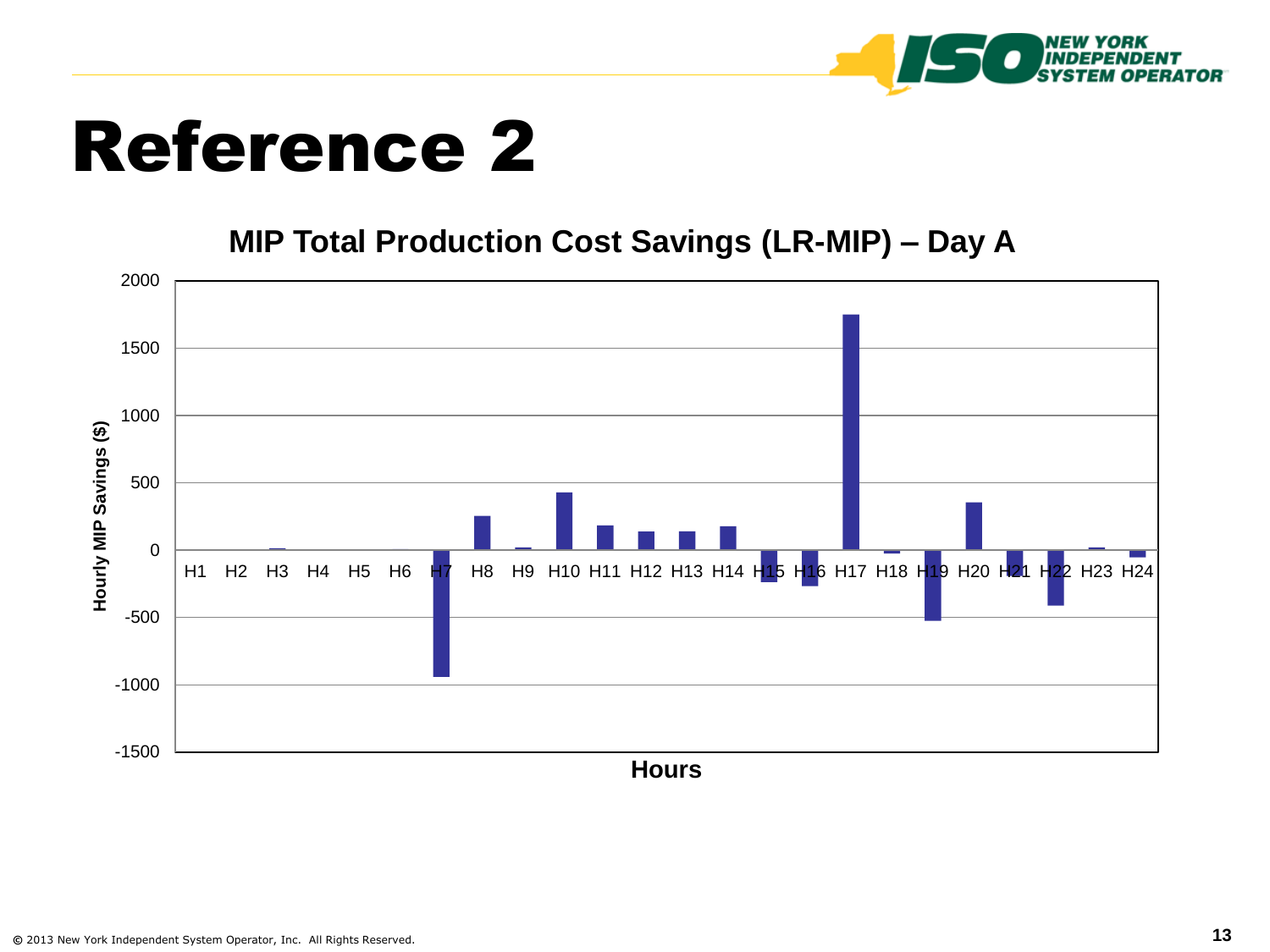

### **Itanium 9350 SPEC FP = 270 vs. Xeon E5-2690 = 507 (16 cores each)**

#### **– Sourced from [www.spec.org](http://www.spec.org/)**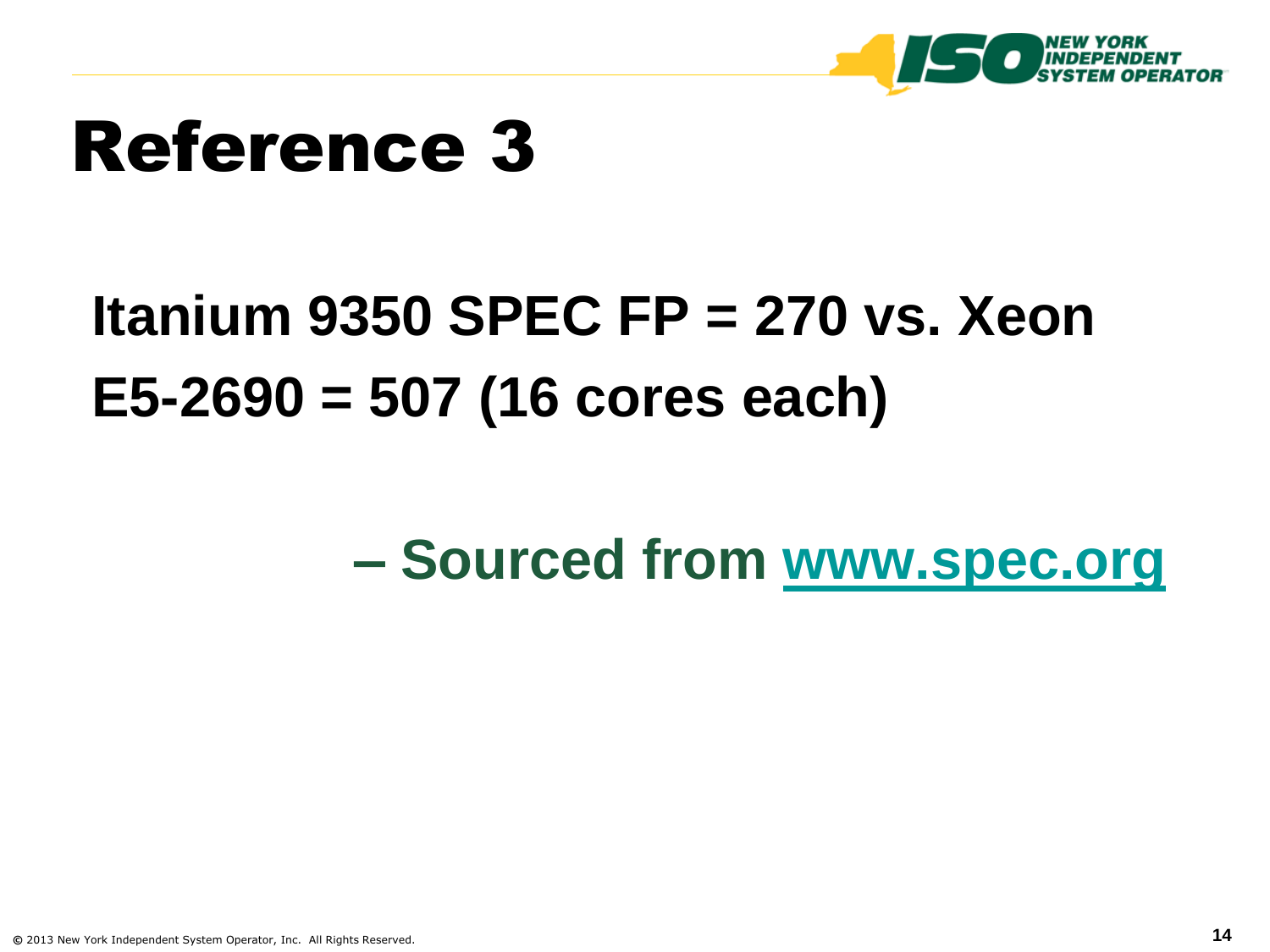

### **LR average is 1.5 minute. Gurobi solve time is 30-45 seconds. AMPL overhead is 70 seconds.**

### **– Internal NYISO testing**